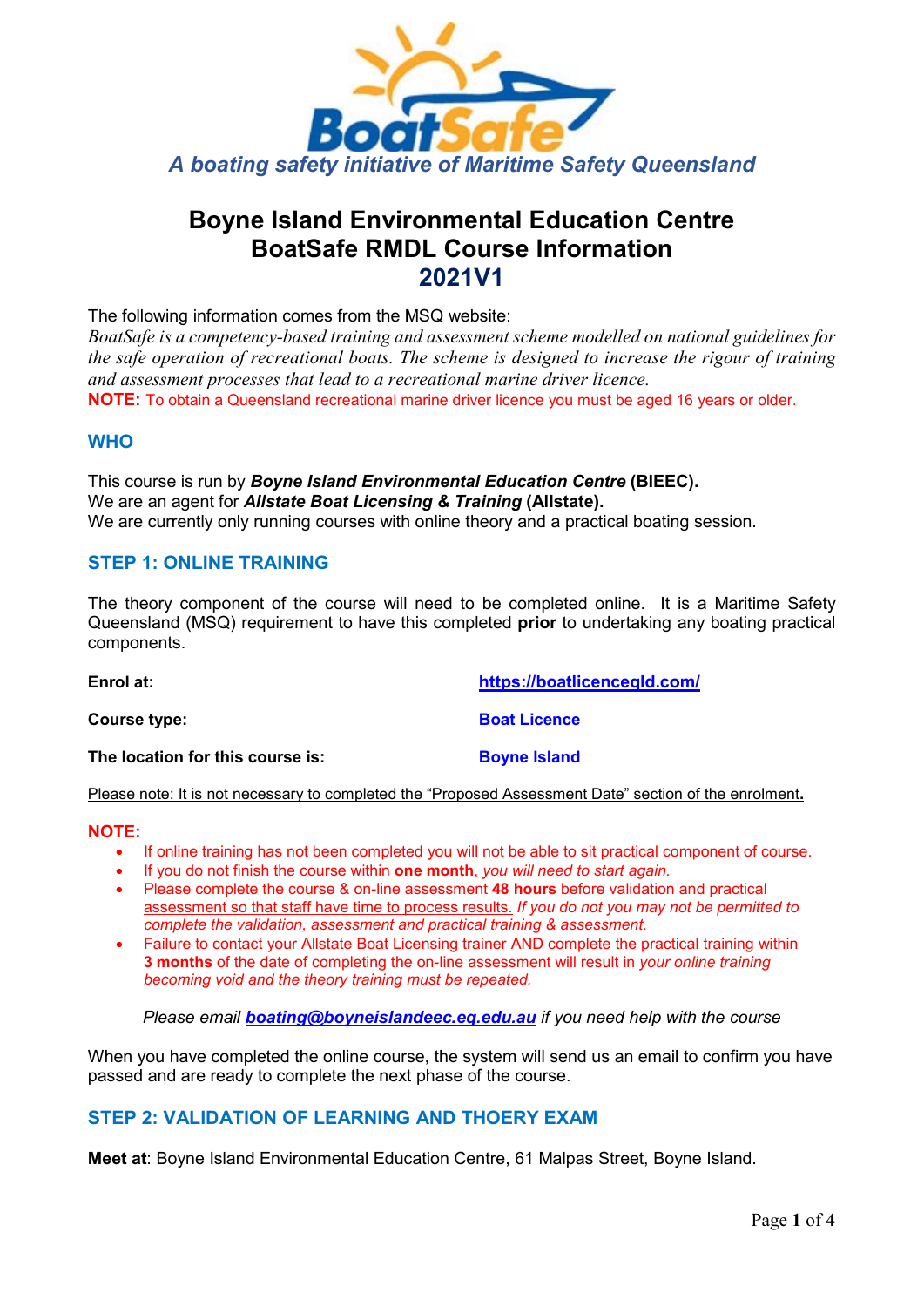Validation of online knowledge through a local boating presentation along with the theory exam will occur at BIEEC classroom. This is approximately 2.5hrs.

# **STEP 3: BOATING PRACTICAL SKILLS AND ASSESSMENT**

Boating practical training and assessment takes place along the Boyne River. Participants make their way down to Bray Park boat ramp (some transport can be offered) and boating skills are taught in our boat/s to complete the course. Our boats are easy to operate and an induction will be provided. **NOTE:** Some participants may need to have a short break and return to do practical components in the afternoon.

An approximate itinerary for the day may look like the following:

| <b>Time</b> | <b>Activity</b>                                                     |
|-------------|---------------------------------------------------------------------|
| 8.00        | Meet at BIEEC - Review enrolment and paperwork.                     |
|             | Validation of knowledge and local boating presentation              |
| 9.30        | Theory exam (incl. possible retest)                                 |
| 10.30       | Discussion on practical boating expectations                        |
| 11.00       | Boating practical skills and boating practical assessment (Group 1) |
|             | Lunch break (Group 2)                                               |
| 13.30       | Boating practical skills and boating practical assessment (Group 2) |
|             | course complete (Group 1)                                           |
| 16.00       | Retrieve vessel/s - course complete (Group 2)                       |

# **COSTS**

The cost for the course is *\$250.00* payable prior to the course commencing. If the course is cancelled due to lack of numbers, we can refund the course fee or rebook for another date.

**NOTE:** To confirm your booking, please ensure you have made payment **3 days** (Wednesday) prior to course date. *Unconfirmed bookings may result in a course being cancelled due to insufficient numbers.*

Reissue of a current Certificate of Competency (triplicate form) if lost or damaged will incur a **\$30**  fee. **NOTE:** A Certificate of Competency is valid for 6 months from the date of issue. Failure to submit it to Queensland Transport Customer Service Centre for your licence within 6 **months** will result in *the Certificate becoming invalid and ALL assessment must be repeated. This further assessment will incur additional fees.*

The current fee for the boat licence from Queensland Transport & Main Roads as of 1st July 2020 is **\$114.90.** *This is paid directly to Qld. TMR and is not included in course fees.*

# **TO SECURE YOUR PLACE**

1. Fill out the enrolment form.

**NOTE:** The enrolment form must be completed and returned to the Centre.

- 2. Return it to BIEEC by either:
	- a. Emailing it to [boating@boyneislandeec.eq.edu.au](mailto:boating@boyneislandeec.eq.edu.au) (*if you choose this option you will be asked to sign it on the day of the course*).
	- b. Drop it off to 61 Malpas St, Boyne Island.

**NOTE:** Your place in the course will be **confirmed only upon** receipt of the enrolment form & **payment.**

3. Payment can be made in person via correct cash, eftpos at our office or direct deposit.

**Account details:** Boyne Island Environmental Education Centre **BSB:** 064-705 **Acct No.** 00091115

**For direct deposit**, please use a reference: "RMDL <yoursurname>" *(We cannot receipt your payment without this reference)*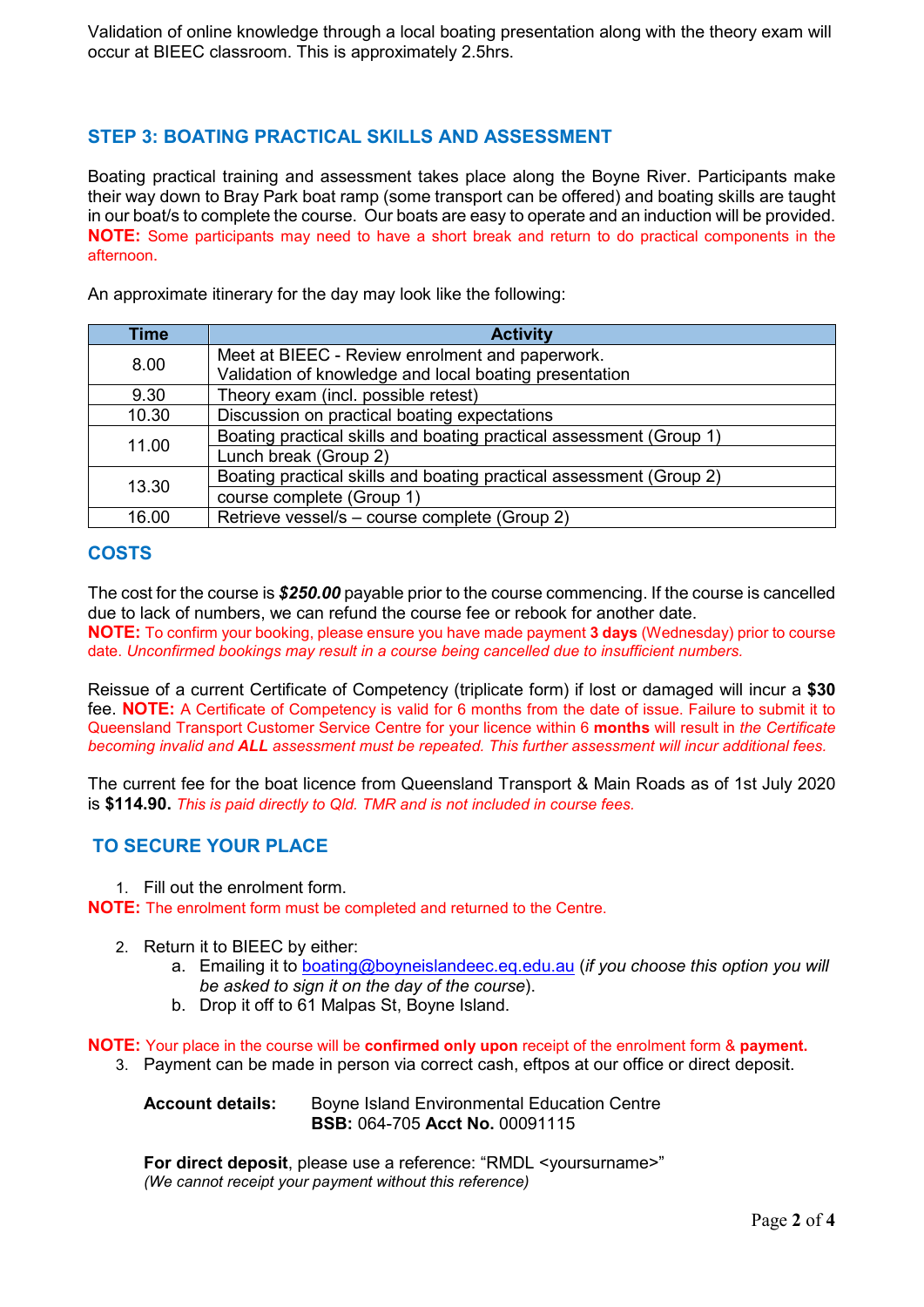# **WHAT YOU NEED TO BRING**

- Suitable photographic identification (either driver's licence, passport or student ID) or ID bearing signature of the candidate.
- Appropriate clothing and footwear (hat, sunglasses, closed in shoes that will get wet).
- Lunch (tea and coffee will be available)

# **CERTIFICATE OF COMPETENCY**

Boatsafe training and assessment is competency based and as such incorporates a blend of theory and practice. Training and assessment covers the range of competencies set by Marine Safety Qld under the Boatsafe Competency Standard. Completion of this course will see the participant issued with a Certificate of Competency, It is the licence candidate's responsibility to ensure the Statement of Competency is presented to a Queensland Transport Customer Service Centre within 6 months to obtain a Recreational Marine Drivers Licence (RMDL). Licence applicants will also need to pay the prescribed licence application fee and satisfy the evidence of identity requirements using the photographic identification (either drivers licence, passport or student ID) or ID bearing signature of the candidate presented at the course.

There are no exams to complete at Queensland Transport & Main Roads.

**NOTE:** If the licence candidate fails to present the Statement of Competency to Queensland Transport in the 6-month timeframe, the Statement of Competency becomes invalid*. In this situation, the licence candidate would need to approach BIEEC for further assessment via recognition of prior learning and resitting both theory and practical assessment to acquire another Statement of Competency, which would remain valid for a further six months*. **This further assessment will incur additional fees.**

## **NEED MORE INFORMATION?**

#### **Marine Safety Queensland issue a Boatsafe workbook each year.**

*This workbook can be downloaded for FREE from the Maritime Safety Queensland website*  https://www.tmr.qld.gov.au/-

/media/busind/accreditations/BoatSafe/BoatSafe\_Wkbk\_6thEd.pdf?la=en

#### **BoatSafe RMDL Competency Standard**

[https://www.tmr.qld.gov.au/-/media/busind/accreditations/BoatSafe/0916/boatsafe-rmdl](https://www.tmr.qld.gov.au/-/media/busind/accreditations/BoatSafe/0916/boatsafe-rmdl-competency-standard-0916.pdf?la=en)[competency-standard-0916.pdf?la=en](https://www.tmr.qld.gov.au/-/media/busind/accreditations/BoatSafe/0916/boatsafe-rmdl-competency-standard-0916.pdf?la=en)

#### **NOTE:** SMOKING IS NOT PERMITTED ON SCHOOL GROUNDS.

If you need to smoke, please do 10 metres from the boundary during breaks. Any butts or packaging littered will end up in our beautiful Boyne River, so please dispose of your litter thoughtfully.

#### **Access and Equity**

BIEEC is committed to the fair and equitable treatment of all persons regardless of their age, race, colour, gender, or political or religious preference. BIEEC will assist and support licence candidates wherever possible and ensure all candidates are treated equally.

By law, a person must be **16 years of age to obtain a Queensland Recreational Marine Drivers Licence**. However, persons of age **15 years and 6 months may participate in BoatSafe training and assessment**  during the lead up to their sixteenth birthday as BoatSafe Certificate of Competency remains valid for a period of six months from the date of issue. In this situation and in accordance with the law the **licence candidates will not be able to apply for their Recreational Marine Driver Licence until they turn 16 years of age and with Statement of Competency within the 6-month timeframe.**

#### **Medical Fitness of Students**

All students undertaking an approved BoatSafe training and assessment program, or applying for Recognised Prior Learning, must complete a 'Recreational Marine Driver Licence and Personal Watercraft Licence -